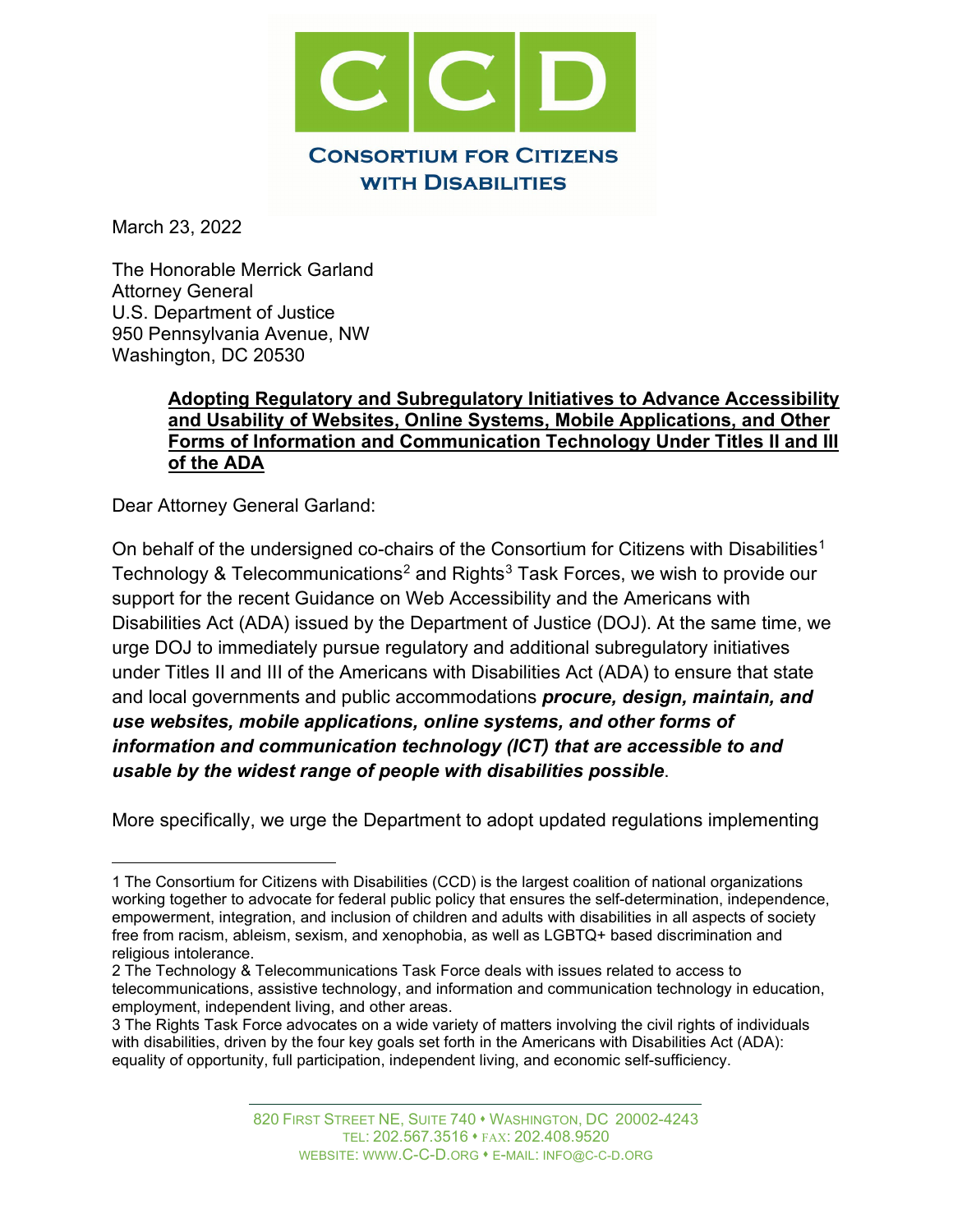Titles II and III of the ADA that include clear and enforceable accessibility and usability standards that align with current requirements under Section 508 of the Rehabilitation Act, including the incorporation by reference of the internationally accepted Web Content Accessibility Guidelines (WCAG) 2.1 Levels A and AA.

In order to ensure uniform and consistent implementation of the ADA across the country,<sup>4</sup> it is also critical that the Department clarify that its regulations implementing Title III of the ADA apply to websites, online systems, mobile applications, and other forms of ICT, *whether or not a covered entity also owns or operates a physical location offering the same or similar goods, services, or information.*

In conjunction with its rulemaking, we encourage DOJ to update existing subregulatory guidance regarding accessibility of websites, online systems, mobile applications, and other forms of ICT, such as the technical assistance guidelines on *Accessibility of State*  and Local Government Websites to People with Disabilities, last updated in 2003.<sup>5</sup>

Further, we strongly support DOJ's commitment to pursue additional focused settlement agreements with state and local governments through Project Civic Access and with public accommodations highlights accessibility of **websites**, which can be used not only to advance accessibility under the specific settlement parties, but as clear policy guidance for all covered entities. These efforts should also focus on **online systems, mobile applications, and other forms of ICT.**

The Department has long recognized that "access to information and electronic technologies is increasingly becoming the gateway civil rights issue for individuals with disabilities."[6](#page-1-2) We agree with the Department's assessment -- inaccessible websites, online systems, mobile applications, and other forms of ICT present a clear, growing, and present danger to the civic, economic, and social welfare of people with disabilities.

Businesses, employers, and federal, state, and local governments are becoming more and more dependent on information and communication technology to provide goods and services. For people with disabilities, accessibility of websites and other ICT is a necessity—not a luxury or a convenience—that fosters independence, economic selfsufficiency, and active, meaningful participation in civic life. These issues are not limited

<span id="page-1-0"></span><sup>4</sup> Though the Department has long held that the ADA applies to websites and other forms of ICT, certain court decisions have muddied the waters as to whether and how the ADA should apply to ICT. 5 Available at: [https://www.ada.gov/websites2\\_scrn.pdf.](https://www.ada.gov/websites2_scrn.pdf)

<span id="page-1-2"></span><span id="page-1-1"></span><sup>6</sup> *Achieving the Promises of the Americans with Disabilities Act in the Digital Age – Current Issues, Challenges, and Opportunities, Hearing Before the Subcomm. on the Constitution, Civil Rights, and Civil*  Liberties of the House Judiciary Comm., 111<sup>th</sup> Congress, p. 5 (2010) (statement of Samuel Bagenstos, Principal Deputy Assistant Attorney General for Civil Rights, Department of Justice). Available at [https://www.congress.gov/111/chrg/CHRG-111hhrg56070/CHRG-111hhrg56070.pdf.](https://www.congress.gov/111/chrg/CHRG-111hhrg56070/CHRG-111hhrg56070.pdf)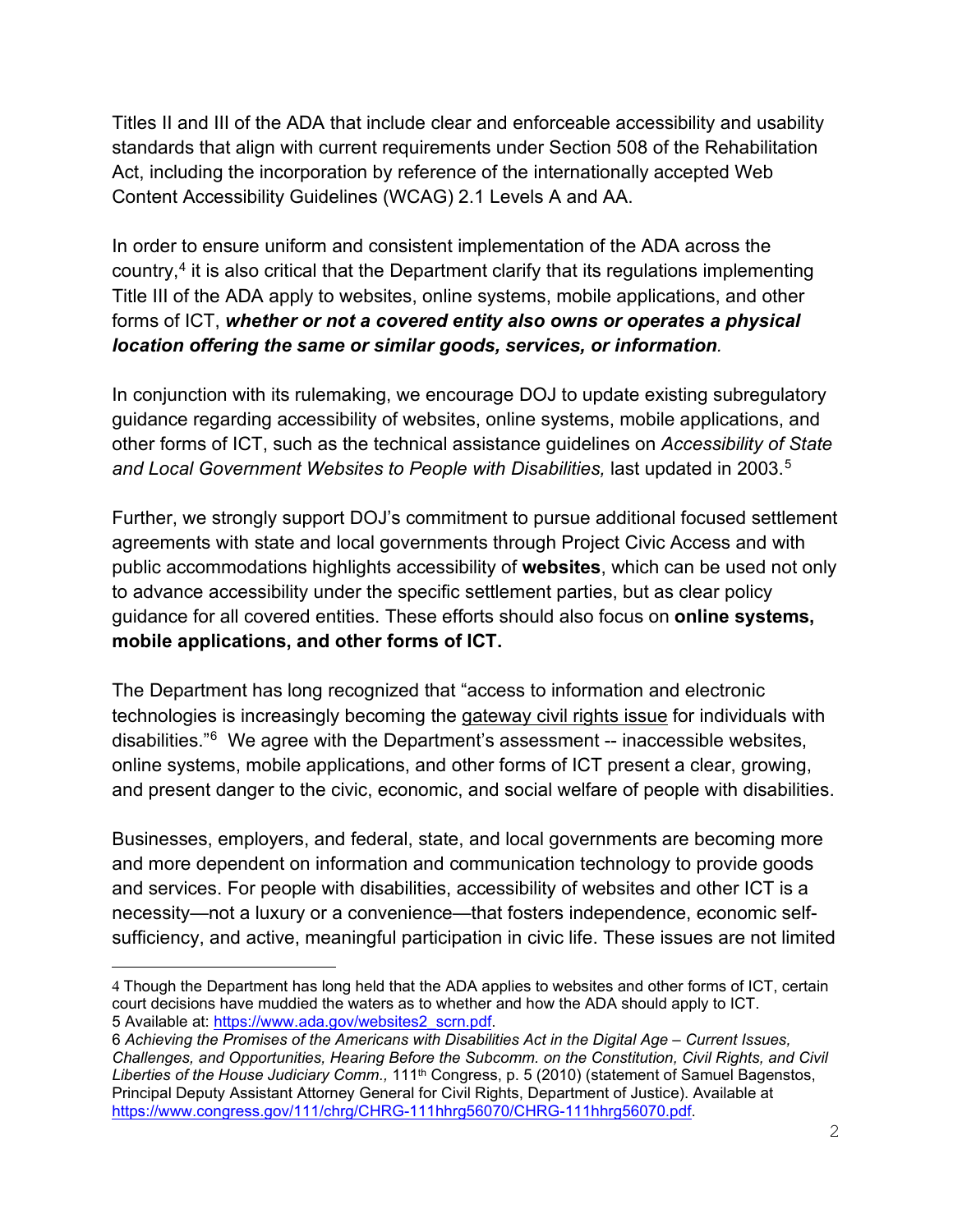to those with sensory disabilities; many individuals with other disabilities, such as those who use augmentative and alternative communication devices, those with intellectual and developmental disabilities, and many more find that they are unable to access online systems that are integral to modern daily life.

Regulatory action by DOJ in this area is critical – there is a virtual flood of new and emerging technologies entering the marketplace and being incorporated into our daily lives. If these technologies are inaccessible, they will leave many people with disabilities behind. The impact of the COVID-19 pandemic has only exacerbated the disparate access to websites and other forms of ICT and has further prevented people with disabilities from fully participating in our increasingly remote and virtual world.

We note that your office recently received a letter from many of our partners in the disability community, including each of the undersigned organizations, dated February 28, 2022, on the urgent need to advance digital accessibility regulations; we strongly support this request.

\*\*\*\*\*\*\*\*\*\*\*

Thank you for your consideration of this important request. We look forward to working with you and your colleagues to advance regulations and subregulatory initiatives in this area. If you have any questions, please feel free to contact any of the co-chairs of the Technology & Telecommunications and Rights Task Force listed below.

Sincerely,

Audrey Busch-Treussard, Association of Assistive Technology Act Programs [Audrey.busch-treussard@ataporg.org](mailto:Audrey.busch-treussard@ataporg.org) 

Laura Kaloi, Assistive Technology Industry Association [lkaloi@stridepolicy.com](mailto:lkaloi@stridepolicy.com)

Joe Nahra, Perkins School for the Blind [joseph.nahra@powerslaw.com](mailto:joseph.nahra@powerslaw.com)

Clark Rachfal, American Council of the Blind [crachfal@acb.org](mailto:crachfal@acb.org)

Claudia Center, Disability Rights Education and Defense Fund [ccenter@dredf.org](mailto:ccenter@dredf.org)

Stephen Lieberman, United Spinal Association [slieberman@unitedspinal.org](mailto:slieberman@unitedspinal.org)

Carlean Ponder, The Arc of the United States [ponder@thearc.org](mailto:ponder@thearc.org)

Morgan Whitlatch, Center for Public Representation [mwhitlatch@cpr-ma.org](mailto:mwhitlatch@cpr-ma.org)